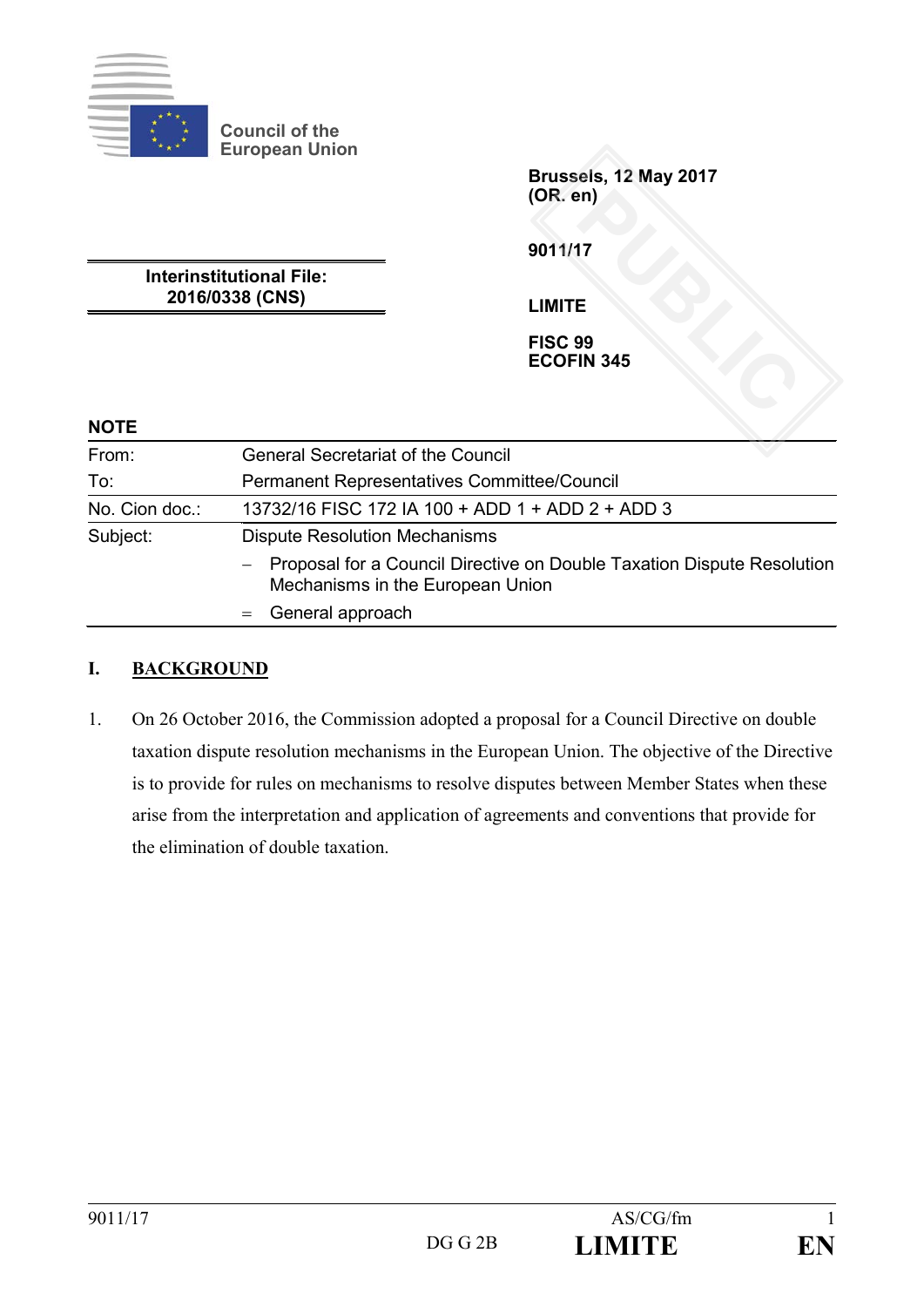- 2. The proposal builds on the necessity identified by the Council of enhancing tax certainty, thereby allowing for the promotion of investment and stimulation of growth. In doing so, the proposal also focuses on creating a more favourable tax environment for businesses, and reducing compliance costs and administrative burden. The proposal put forward sets up an effective dispute mechanism that is mandatory and binding, through a mutual agreement procedure combined with an arbitration phase, with a clear time limit and an obligation to achieve a result for all Member States.
- 3. When adopting conclusions at its meeting on 6 December 2016, the ECOFIN Council called for swift examination of the proposal. Finance ministers meeting in Valletta on 7-8 April 2017 expressed wide support for a swift agreement.
- 4. This proposal was discussed under the Maltese Presidency at the meetings of the Working Party on Tax Questions (WPTQ) on 18 January 2017, 1 February 2017, 3 March 2017, 14 March 2017, 27 March 2017, 12 April 2017 and 27 April 2017 and at the meetings of the Fiscal Attachés on 2 May 2017, 5 May 2017 and 10 May 2017.
- 5. During those discussions, a substantial number of technical issues were addressed and resolved, and the Presidency submitted several redrafts of the proposal in order to meet the concerns expressed by delegations.
- 6. At its meeting on 11 May 2017, the High Level Working Party (Taxation) discussed the three most important remaining questions, relating to: (i) the scope of the proposal; (ii) the independence requirements to be met by the appointed independent persons of standing; and (iii) the possibility of providing for a permanent structure to resolve disputes, instead of an ad hoc committee.
- 7. As a result of those constructive discussions, the Presidency is in a position to offer a compromise text which, in its view, could be submitted to the ECOFIN Council that will be invited to reach a general approach at its meeting on 23 May 2017.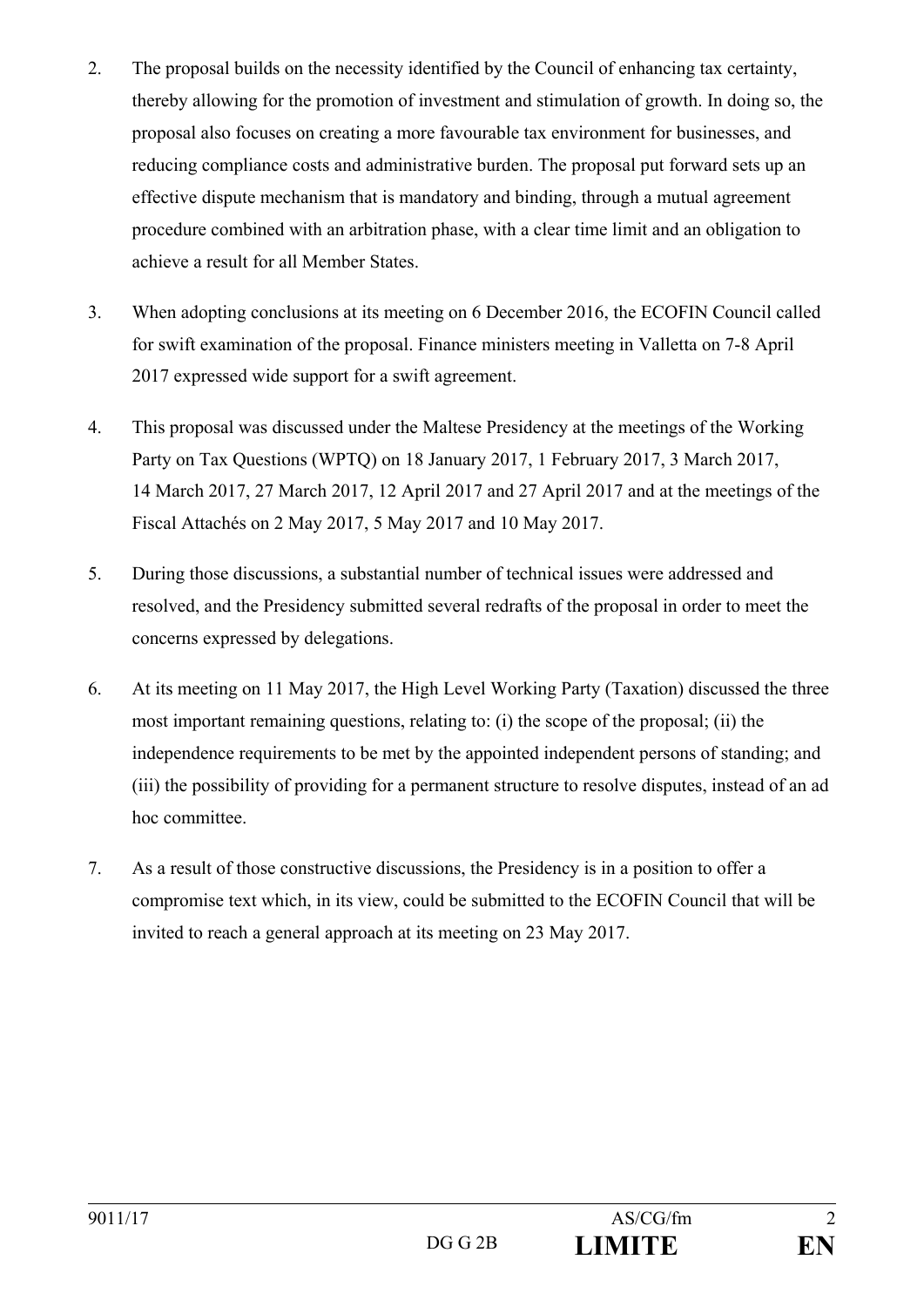### **II. ISSUES**

# **1. Scope**

- 8. It emerged early in the negotiation process that the disputes that should fall under the scope of application of the Directive were disputes arising out of the interpretation and application of double taxation agreements between Member States and of the EU Arbitration Convention.
- 9. Some Member States, however, have expressed the view that such a scope could, in some circumstances, be too broad, and have asked to (i) limit the scope of the Directive to disputes between Member States on how to eliminate double taxation, (ii) explore the possibility of excluding smaller claims or claims brought by individuals, or (iii) exclude cases of abuse or settlement.
- 10. In line with the discussion held by the High Level Working Party, the Presidency proposes a compromise according to which:
	- a) (Article 1) the Directive will apply to 'disputes between Member States when these arise from the interpretation and application of agreements and conventions that provide for the elimination of double taxation'; and
	- b) (Article 15(7)) on a case by case basis, a Member State may deny access to the dispute resolution procedure under Article 6 where the question of dispute does not involve double taxation. In other words, cases not involving double taxation (but still relating to disputes where taxation has not been levied in accordance with an agreement or convention under Article 1) would only be guaranteed access up to the mutual agreement procedure (MAP) under Article 4.

# **2. Independent persons of standing**

11. The Advisory Commission due to render a binding decision on how to resolve the dispute will be composed of representatives of the competent authorities, and of independent persons of standing.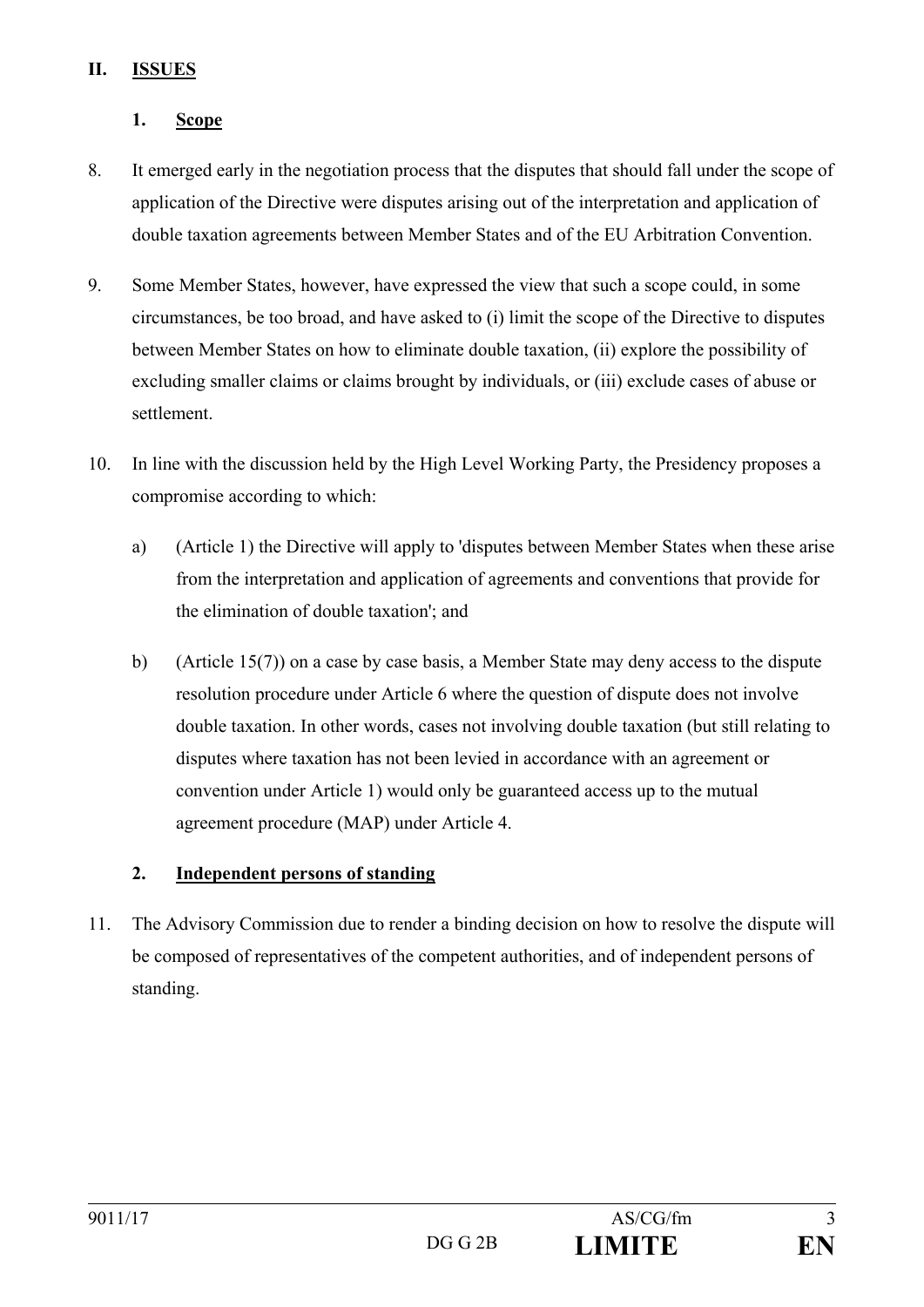- 12. From the start of the negotiations, it has been highlighted that it is essential that the Directive provide for the necessary mechanisms in order to ensure that the independent persons of standing offer real guarantees of independence. At the same time, some Member States have expressed the concern that, if the conditions are too strict, they might not be able to include enough persons on the list.
- 13. In order to address both concerns, the Presidency proposes the following compromise:
	- Regarding the list of independent persons of standing (Article 8a): Member States are to nominate at least three individuals who are competent, independent, and who can act with impartiality and integrity. The aggregation of those nominations will comprise the list. Member States are to provide for procedures for the removal of persons from the list when those persons do not remain independent and a procedure has been put in place for a Member State to object to a person remaining on the list in case of lack of independence.
	- Regarding appointment to Advisory Commissions (Article 8): the appointment of the independent persons of standing to the Advisory Commission will be made in accordance with rules to be agreed between the competent authorities, and competent authorities may object to the appointment if several detailed conditions are met, including when the person is an employee with an enterprise that provides tax advice or otherwise gives tax advice on a professional basis or was in such a situation at any time during a period of at least three years prior to the date of his or her appointment.
	- Independent persons of standing need not be judges. However, unless agreed otherwise by the representatives of the competent authorities and the independent persons, the chair of the advisory commission must be a judge (Article 8(6)).
	- When a court of judicial body of a Member State decides, in accordance with its national rules and applying the criteria of Article 8, that there was a lack of independence, the final decision will not be implemented (Article 14(4)).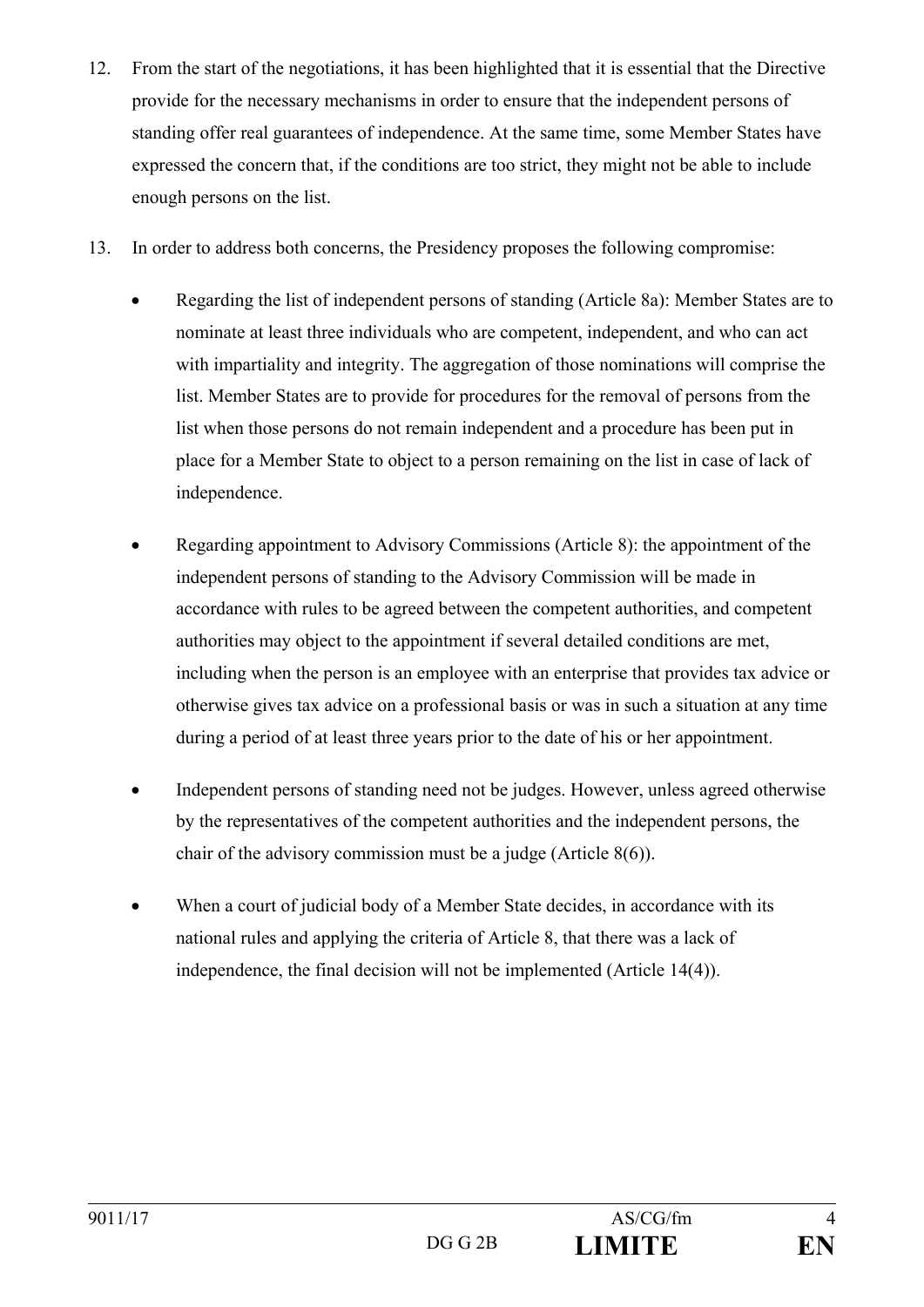### **3. Standing Committee**

- 14. The proposal provides for mechanisms to set up an Advisory Commission that will take a decision on the dispute at hand. The proposal also provides for flexibility in the choice of method for dispute resolution, either through ad hoc structures or more permanent structures.
- 15. Building on experience from previous arbitration cases, one delegation highlighted the importance of working with a permanent structure, which would solve problems linked to the setting up of ad hoc structures. If many delegations support this idea, then the framework for such a permanent structure should be carefully considered and assessed, and could be a solution for the future.
- 16. On that basis, and in order to pave the way for such a permanent structure in the future, the Presidency proposes the following compromise:
	- a) Article 9 opens up the possibility of setting up an Alternative Dispute Resolution Commission that may apply a different method of dispute resolution. If Member States so wish, they may agree to set up such an Alternative Dispute Resolution Commission in the form of a committee that is of a permanent nature.
	- b) Having expressed a wish to further explore the possibilities provided for in Article 273 TFEU, Member States can make a statement to this effect in the Council minutes. Pending the outcome of those explorations, the Directive would already provide for a self-standing instrument that will provide an efficient tool to resolve disputes, thereby enhancing tax certainty.
- 17. The above solutions have been reflected in an overall compromise text prepared by the Presidency with a view to its submission to ECOFIN via Coreper.